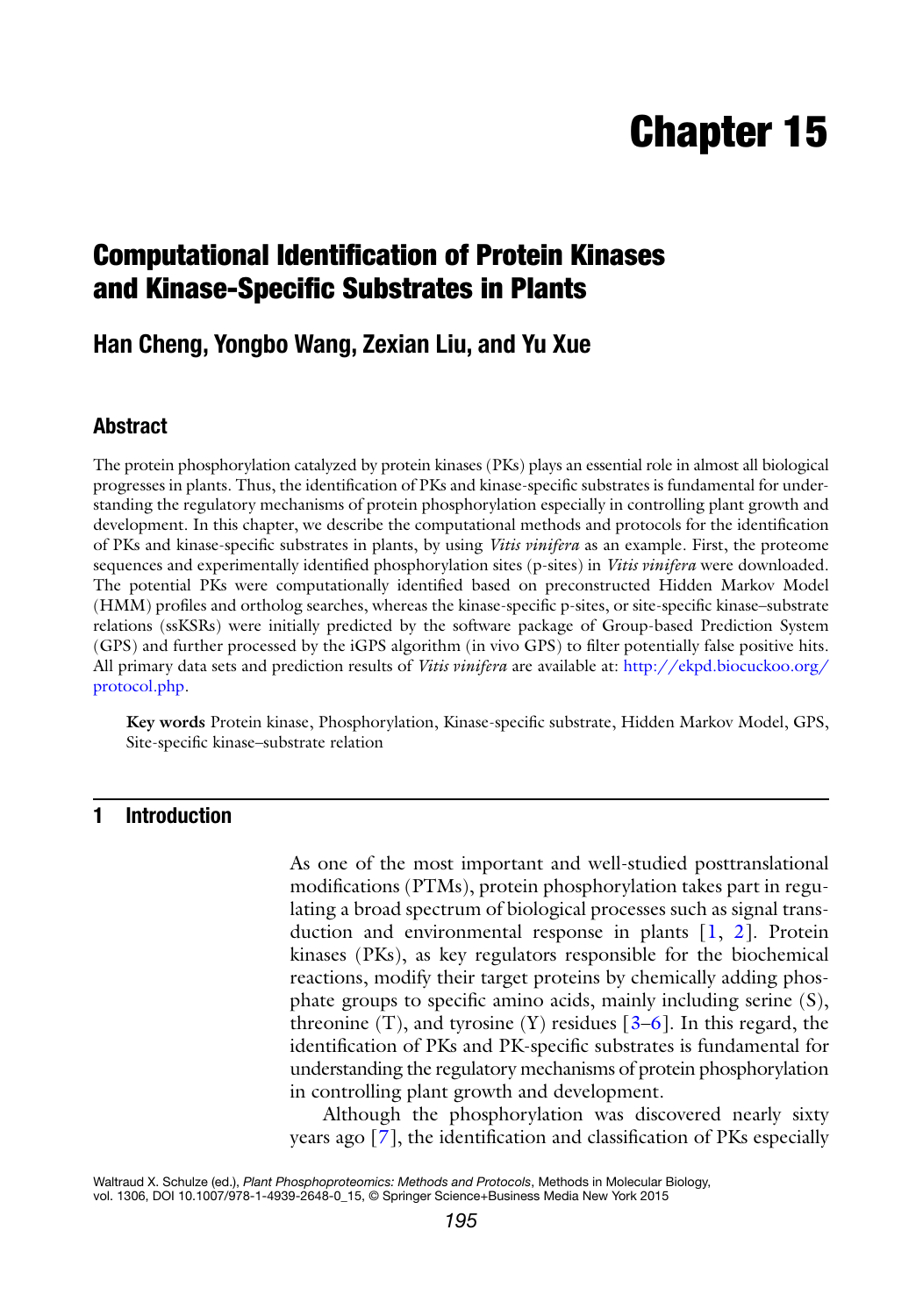plant PKs is still immature and full of challenge. In 1995, based on the conserved sequence and structural profiles of the catalytic domains, Steven K. Hanks and Tony Hunter performed a seminal study by classifying eukaryotic protein kinases (ePKs) into a hierarchical structure with four levels, including group, family, subfamily and single PK  $[8]$ . Using the same rationale, Manning et al. systematically identified 130, 454, 240, and 518 putative PKs in *Saccharomyces cerevisiae*, *Caenorhabditis elegans*, *Drosophila melanogaster*, and *Homo sapiens*, and classified these PKs into 10 groups, 134 families, and 201 subfamilies  $[9]$ . However, the classification and annotation of PKs at the subfamily level is time-consuming and largely dependent on the manual curation. In this regard, the kinase. com database only contained the annotation information for PKs in 11 species after 10 years of efforts  $[9]$ . Recently, we developed a comprehensive database of EKPD (http://ekpd.biocuckoo.org) for PKs and protein phosphatases (PPs) in eukaryotes  $[10]$ . First, we collected 1,855 known PKs and 347 known PPs from the scientific literature and several public databases, and then classified these PKs and PPs into 10 groups with 149 families, and 9 groups with 29 families, respectively. At the family level, we totally constructed 139 and 27 Hidden Markov Model (HMM) profiles of PKs and PPs for searching more potential PKs and PPs, separately. Also, orthology searches were performed for PK and PP families without HMM profiles. Totally, EKPD contains 50,433 PKs and 11,296 PPs for 84 eukaryotic species, including 22 plants [\[ 10\]](#page-9-0).

Traditionally, the identification of phosphorylation sites (p-sites) with the approach of site-directed mutagenesis is laborintensive, time-consuming, and costly. Recently progresses in high-throughput mass spectrometry (HTP-MS) technology and phosphopeptide enrichment techniques such as immobilized metal ion affinity chromatography (IMAC) have enable the large-scale identification of thousands of p-sites in a single experiment  $[11]$ . However, the regulatory PKs of these p-sites are still difficult to be identified. In 2004, we developed a novel algorithm of groupbased phosphorylation scoring (GPS) for predicting PK-specific substrates  $[12]$ . The GPS 1.0 could predict site-specific kinase– substrate relations (ssKSRs) for 52 PK families [ [12](#page-9-0)], where GPS 1.1 could predict ssKSRs for 216 PKs of 71 PK groups [\[ 13\]](#page-9-0). Later, we greatly improved the algorithm by developing the GPS 2.0 and 2.1 software packages, which can predict PK-specific substrates for 408 human PKs in hierarchy. Also, we renamed the GPS algorithm as group-based prediction system  $[14, 15]$  $[14, 15]$  $[14, 15]$ . More details on the GPS algorithm can be referred to  $[16]$ . Because only sequence profiles around p-sites were considered in GPS algorithms and various contextual factors such as kinase–substrate interaction, co- localization and co-expression information can contribute additional specificity for the phosphorylation in vivo  $[17]$ , the sites predicted by GPS may be only phosphorylated in vitro but not in vivo.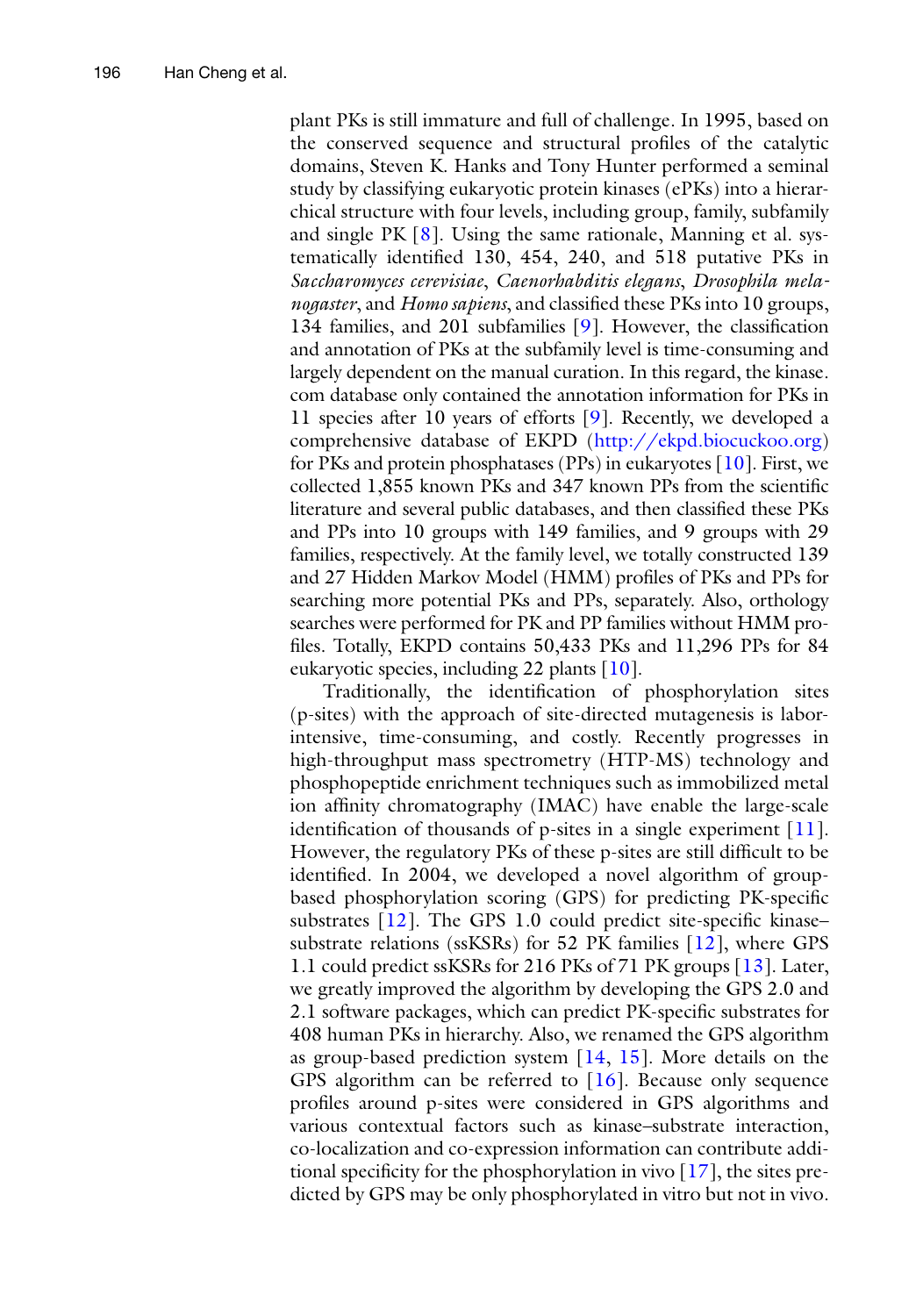

**Fig. 1** The schematic diagram of the computational pipeline for the identification of PKs and kinase-specific substrates in *Vitis vinifera* 

Thus, we further developed a new algorithm of iGPS (in vivo GPS), by combining both sequence-based predictions and protein–protein interactions (PPIs) between PKs and substrates [ [18](#page-10-0)]. Although GPS and iGPS algorithms were developed mainly for predicting PK-specific substrates in mammalians, they can also be used in plants.

In this chapter, we took *Vitis vinifera* as an example to describe the computational methodologies for identifying PKs and kinasespecific substrates in plants (Fig. 1). First, we summarized how various HMM profiles of catalytic domains were constructed for known and curated PKs at the family level in EKPD database [ [10](#page-9-0)]. By downloading the proteome set of *Vitis vinifera*, all potential PKs were identified and classified based on HMM profiles and ortholog search. For the identification of kinase-specific substrates, the GPS software package  $[14, 15]$  $[14, 15]$  was used for predicting ssKSRs of experimentally identified p-sites in *Vitis vinifera*. Furthermore, the iGPS algorithm was adopted to reduce false positive hits in predicted ssKSRs by including the PPI information between PKs and substrates [ [18](#page-10-0)].

### **2 Materials**

 1. The kinase.com database ( [http://kinase.com/kinbase/](http://kinase.com/kinbase/FastaFiles/) [FastaFiles/](http://kinase.com/kinbase/FastaFiles/)), the best annotated database for protein kinases in eukaryotes  $[9]$ . All curated kinases were classified into a hierarchical structure with four levels, including group, family, subfamily, and single kinase. *2.1 Data Resources*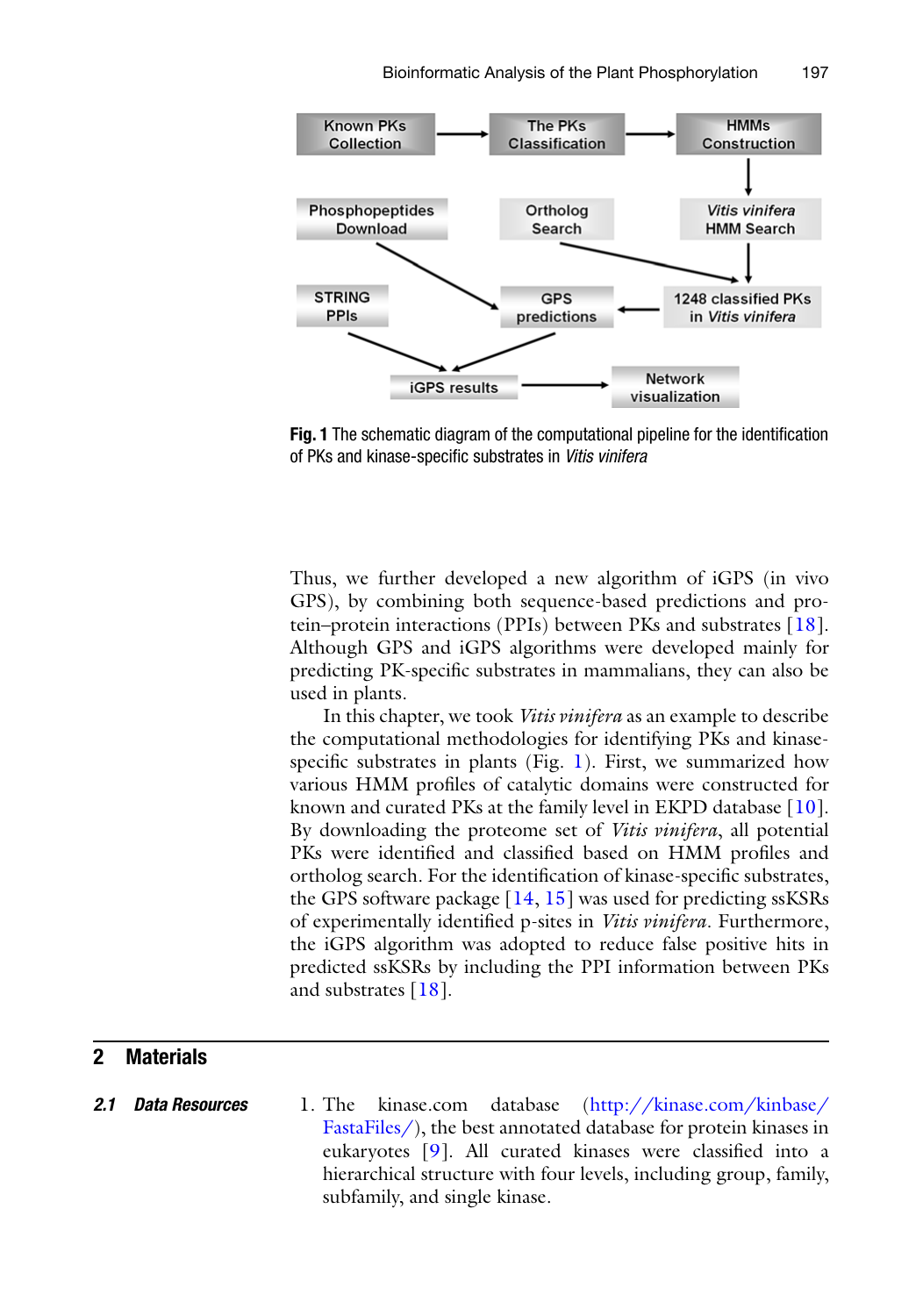- 2. The proteome set of *Vitis vinifera* was downloaded from the FTP Server of Ensembl Plants (release version 21, [http://](http://plants.ensembl.org/) [plants.ensembl.org/](http://plants.ensembl.org/) [19].
- 3. The information of gene start and end of all proteins in *Vitis vinifera* was obtained from the BioMart service of Ensembl Plants (http://plants.ensembl.org/biomart/martview) [19].
- 4. The known phosphopeptides and phosphoprotein sequences of *Vitis vinifera were taken* from P<sup>3</sup>DB (release version 3.0, [http://](http://www.p3db.org/) [www.p3db.org/](http://www.p3db.org/)), a comprehensive database of phosphoproteomes for 9 plant species from 32 experimental studies [20].
- 5. The PPI information and corresponding protein sequences of *Vitis vinifera were downloaded from STRING* (release version 9.1,  $\frac{http://string-db.org/}{, a widely used database contain-}$ ing precalculated PPIs [ [21\]](#page-10-0).

#### 1. MUSCLE (version 3.8.31, [http://www.drive5.com/muscle/ \)](http://www.drive5.com/muscle/), an extensively used tool for multiple sequence alignment [\[ 22](#page-10-0)]. *2.2 Tools*

- 2. The HMMER software package (version 3.0, [http://hmmer.](http://hmmer.janelia.org/)  $janelia.org/$  [23]. Two programs including hmmbuild and hmmsearch were used in this study. The former can construct HMM profiles from the result of [multiple sequence align](http://en.wikipedia.org/wiki/Multiple_sequence_alignment#Multiple sequence alignment)ments, whereas the latter can search an HMM profile against the target sequence database for finding matches  $[23]$ .
- 3. CD-HIT ( [http://weizhong-lab.ucsd.edu/cd-hit/ \)](http://weizhong-lab.ucsd.edu/cd-hit/), a useful tool for clustering similar sequences [\[ 24](#page-10-0)].
- 4. The blastall program in the stand-alone package of NCBI BLAST (http://blast.ncbi.nlm.nih.gov/Blast.cgi) [25].
- 5. The GPS software package (version 2.1.2, [http://gps.bio](http://gps.biocuckoo.org/) $cuckoo.org/$ ), mainly for the prediction of kinase-specific p-sites or ssKSRs [ [14\]](#page-9-0).
- 6. The iGPS algorithm, which can be used for reducing false positive hits for potentially ssKSRs predicted by GPS [\[ 18\]](#page-10-0).
- 7. Cytoscape (version 2.8.3, [http://www.cytoscape.org/ \)](http://www.cytoscape.org/), an integrative platform designed for the analysis and visualization of complex networks [ [26](#page-10-0)].

# **3 Methods**

 1. The protein sequences and corresponding kinase catalytic domain sequences of 1,855 curated and pre-classified PKs of *S. cerevisiae*, *C. elegans*, *D. melanogaster*, *Mus musculus*, and *H. sapi*ens were directly downloaded from the kinase.com database  $[9]$ . *3.1 The Construction of HMM Profi les for the PKs at the Family Level*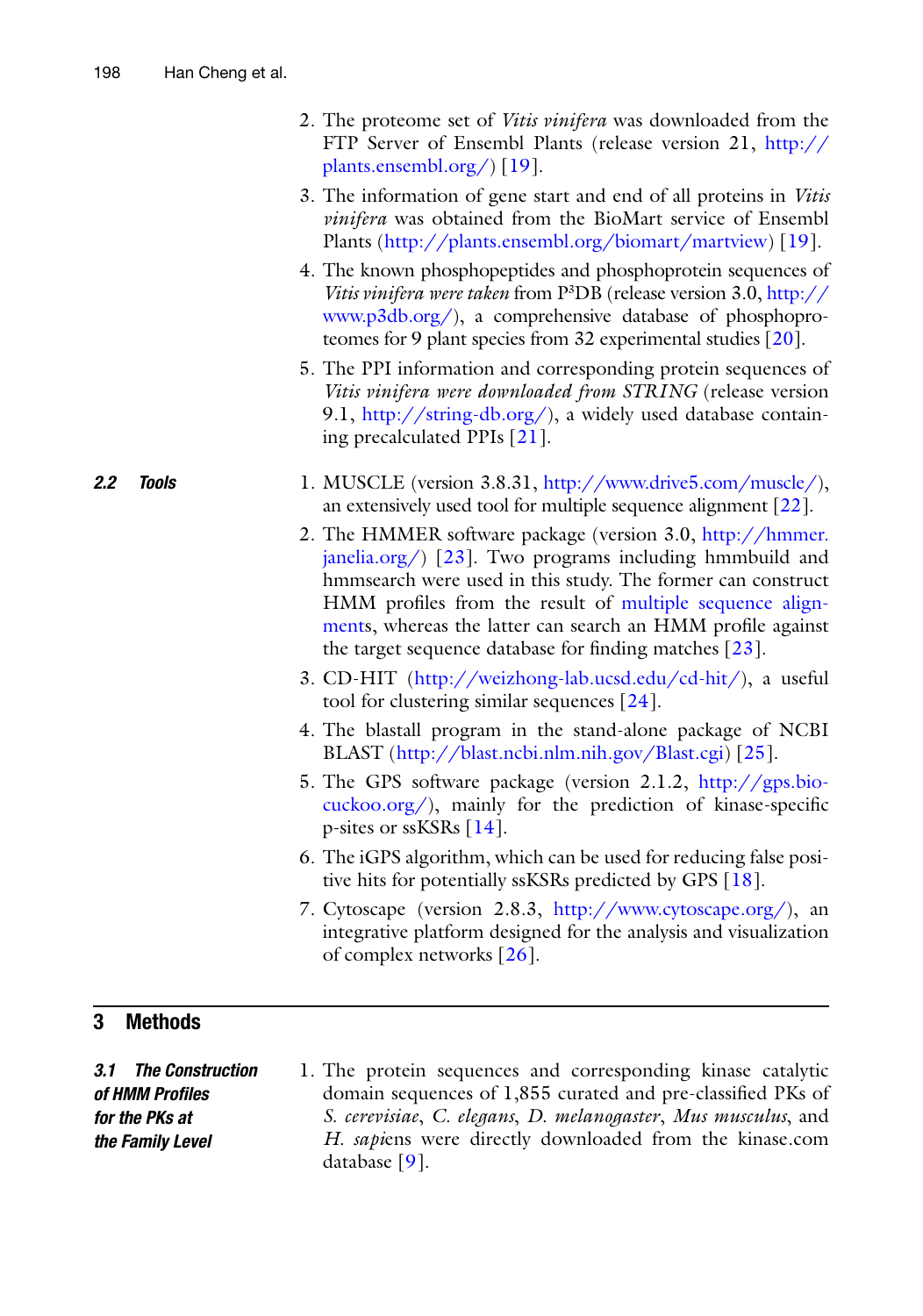- 2. Based on the previously established rationales for PK classification  $[9, 8]$  $[9, 8]$ , we manually classified all collected PKs into 10 groups with 149 families.
- 3. For 139 families with at least three PKs, we used MUSCLE [ [22](#page-10-0)] to align the kinase domain sequences for each family ( *see* **Note 1**).
- 4. Then with the multiple sequence alignment results, we used the hmmbuild program of HMMER  $[23]$  to construct 139 HMM profiles for the PK families (see Note 2).
- 5. For further characterization of more PKs with constructed HMM profiles, the program of hmmsearch  $[23]$  was used. To balance the specificity and sensitivity of the PK prediction, we manually selected a cutoff value each family on the basis of the log-odds likelihood score calculated by hmmsearch ( *see* **Note 3**).
- 1. We downloaded the protein sequences of *Vitis vinifera* from Ensembl Plants  $[19]$ , and removed low-quality sequences ( *see* **Note 4**).
	- 2. For the purpose of eliminating the redundancy, we clustered proteins with a threshold of 100 % identity by CD-HIT [24]. If the identity of multiple proteins in a cluster was 100 %, CD- HIT only retained one sequence of them, while other protein sequences were discarded and not used for any further analysis.
	- 3. Then we applied the hmmsearch program  $[23]$  to search the nonredundant protein sequences of *Vitis vinifera* against all PK HMM profiles. If at least one log-odds likelihood score  $was \geq$  the cutoff value of a PK HMM profile, the protein was identified as a PK.
	- 4. For the classification, the calculated log-odds likelihood scores of multiple HMM profiles were compared, and a predicted PK was classified into the family with the highest score.
	- 5. To avoid any redundancy of predicted and classified PKs, we used the Ensembl Gene ID as the unique accession and the transcript with the most significant E-value was represented for its corresponding gene.
	- 6. Because a single gene may generate multiple variant proteins with different Ensembl Gene IDs, we further obtained the chromosomal localization information of genes in *Vitis vinifera* from the Ensembl BioMart service [19], by selecting the "Protein stable ID", "Gene start (bp)", and "Gene end (bp)" of Gene Attributes. If the gene coordinates were identical or overlapped for multiple proteins, we only retained the longest one ( *see* **Note 5**).

*3.2 Computational Identifi cation and Classifi cation of PKs in Vitis vinifera*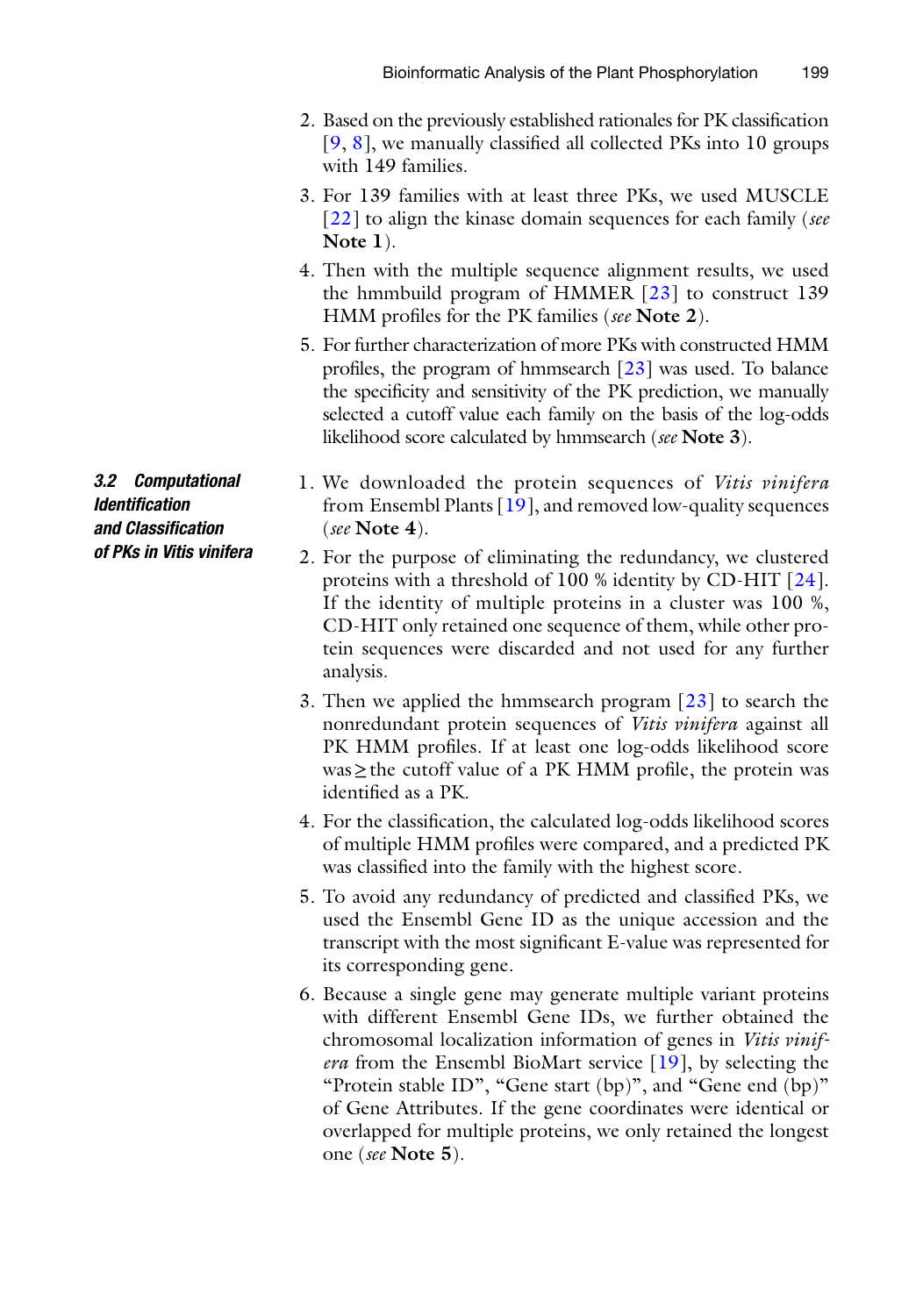| Table 1                                                                                  |  |
|------------------------------------------------------------------------------------------|--|
| The distribution of 49 families in 9 groups for 1,248 classified PKs from Vitis vinifera |  |

| PK group    | <b>PK</b> family                                                                                   |
|-------------|----------------------------------------------------------------------------------------------------|
| AGC         | Akt, MAST, NDR, PDK1, PKA, AGC_Unique                                                              |
| <b>CAMK</b> | CAMK1, CAMKL, CAMK_Unique                                                                          |
| <i>CMGC</i> | CDK, CLK, DYRK, GSK, MAPK, RCK, CMGC_Unique                                                        |
| CKI         | CK1, CK1_Unique                                                                                    |
| <b>STE</b>  | STE11, STE20, and STE_Unique                                                                       |
| TK          | TK_Unique                                                                                          |
| <b>TKL</b>  | IRAK, MLK, TKL Unique                                                                              |
| Atypical    | ABC1, PDHK, PIKK, RIO, BRD, G11, TAF1, Hisk                                                        |
| Other       | Aur, BUB, Bud32, CDC7, Haspin, IRE, NAK, NEK, SCY, TLK, TTK, ULK, VPS15,<br>WEE, WNK, Other_Unique |

- 7. Furthermore, we conducted ortholog searches to identify additional PKs for the families without HMM profiles, by the blastall program [ [25](#page-10-0)] ( *see* **Note 6**).
- 8. The results of the HMM identifications and ortholog searches were merged together. Totally, we characterized 1,248 PKs with 9 groups and 49 families in *Vitis vinifera* (Table 1).
- 1. We downloaded 927 experimentally identified phosphopeptides of *Vitis vinifera* from P<sup>3</sup>DB [20]. Then, we mapped these phosphopeptides to the nonredundant proteome set of *Vitis vinifera* by BLAST [25] and obtained 795 unique p-sites in 539 phosphoprotein sequences.
- 2. By defining a *phosphorylation site peptide*  $PSP(m, n)$  as a phosphorylation residue of S, T, or Y surrounded by *m* upstream residues and *n* downstream residues [\[ 14](#page-9-0), [15\]](#page-9-0), we extracted all PSP(15, 15) items of known p-sites ( *see* **Note 7**). And the PSP (15, 15) items were prepared in the FATSA format.
- 3. Because the GPS tool was mainly developed for the prediction of kinase-specific p-sites in mammalians, the classification information of plant PKs was still not included. Thus, we manually selected predictors in GPS 2.1 for PKs at group and family levels if possible ( *see* **Note 8**). Totally, we selected 25 GPS predictors for 1,086 PKs in *Vitis vinifera*.
- 4. The latest version of the GPS software package was downloaded and directly installed by double-clicking on the icon of the GPS program ( *see* **Note 9**).

*3.3 Prediction of Kinase- Specifi c Substrates in Vitis vinifera by GPS*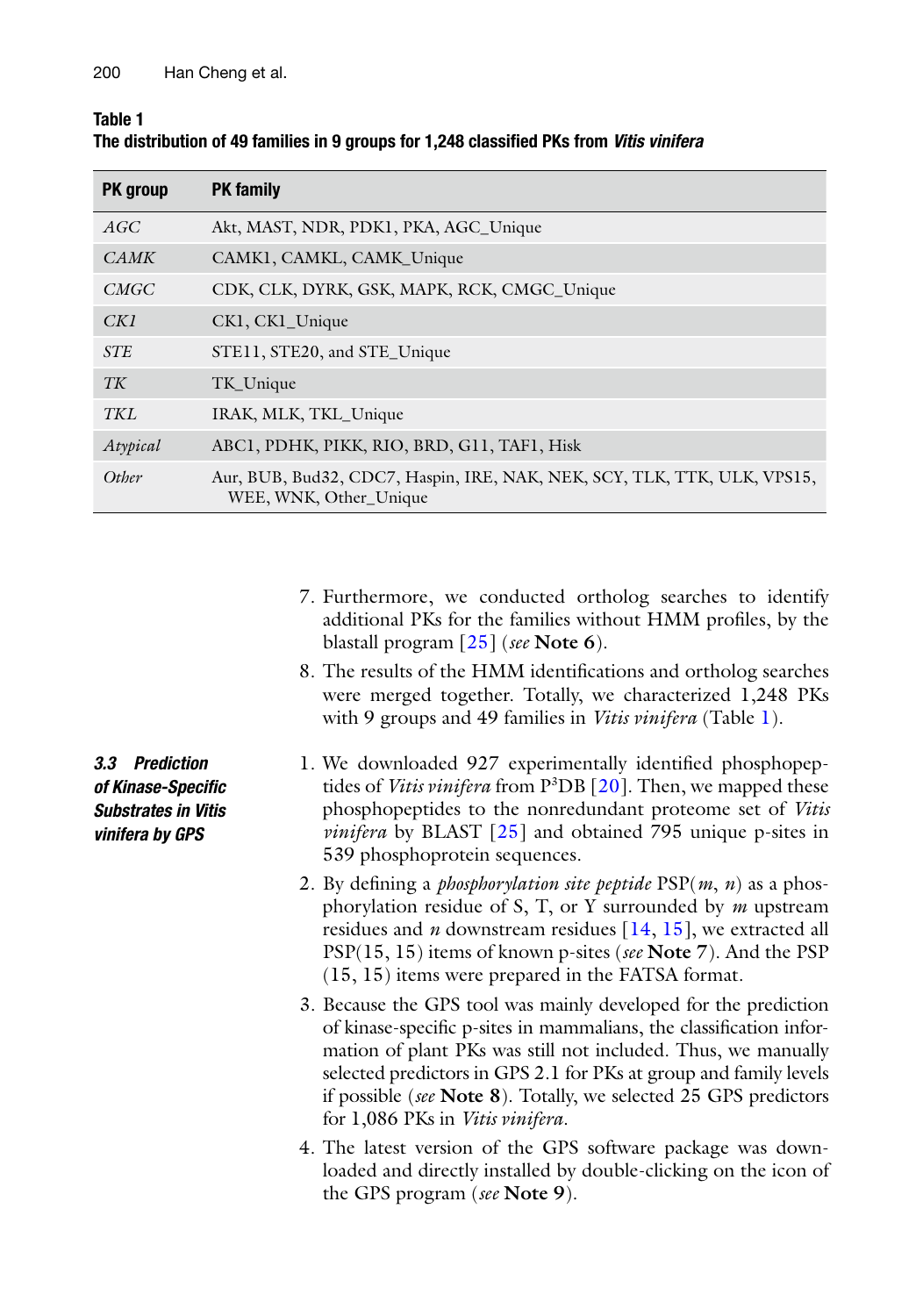

 **Fig. 2** The user interface of the GPS software package. ( **a** ) The PSP (15, 15) items of known p-sites in the FATSA format can be directly inputted, and the predictions will be performed by left-clicking on the "submit" button. (b) The option of "Batch Predictor" allows users to import a preprepared file in the FATSA format for the prediction

- 5. For the prediction of kinase-specific p-sites, we directly inputted all PSP (15, 15) items in the FATSA format into the text form of GPS, and selected all predictors in GPS with the default threshold ( *see* **Note 10**). By left-clicking on the "submit" button, the prediction results can be generated soon (Fig. 2a).
- 6. For a larger data set, the kinase-specific p-sites can be predicted by the "Batch Predictor" in GPS. The PSP (15, 15) items in the FATSA format can be stored in a text file, and then inputted into the Batch Predictor (Fig. 2b).
- 7. After the prediction, we only retained the results in which the position of p-sites was 16. Based on the GPS predictor-PK relations of *Vitis vinifera*, we assigned the exact PKs to all predictable p-sites ( *see* **Note 11**).
- 8. Totally, we predicted 171,241 ssKSRs between the 1,072 PKs and 483 substrates for the 674 p-sites, with an average of 254.1 upstream PKs per p-site.
- *3.4 Prediction of In Vivo ssKSRs in Vitis vinifera by iGPS Algorithm*
- 1. We obtained the PPI information of *Vitis vinifera from the* STRING database  $[21]$ . Then using BLAST  $[25]$ , we mapped the protein sequences of interacting proteins in PPIs to the nonredundant proteome set of *Vitis vinifera*. Totally, we got 2,636,727 nonredundant PPI pairs in 18,070 proteins for *Vitis vinifera*.
- 2. The iGPS algorithm combined both the sequence-based predictions and contextual factors to reduce false positive predictions [ [18](#page-10-0)] ( *see* **Note 12**). Here, we reserved the GPS predictions only if the relations of PKs and their substrates were supported by PPIs from STRING.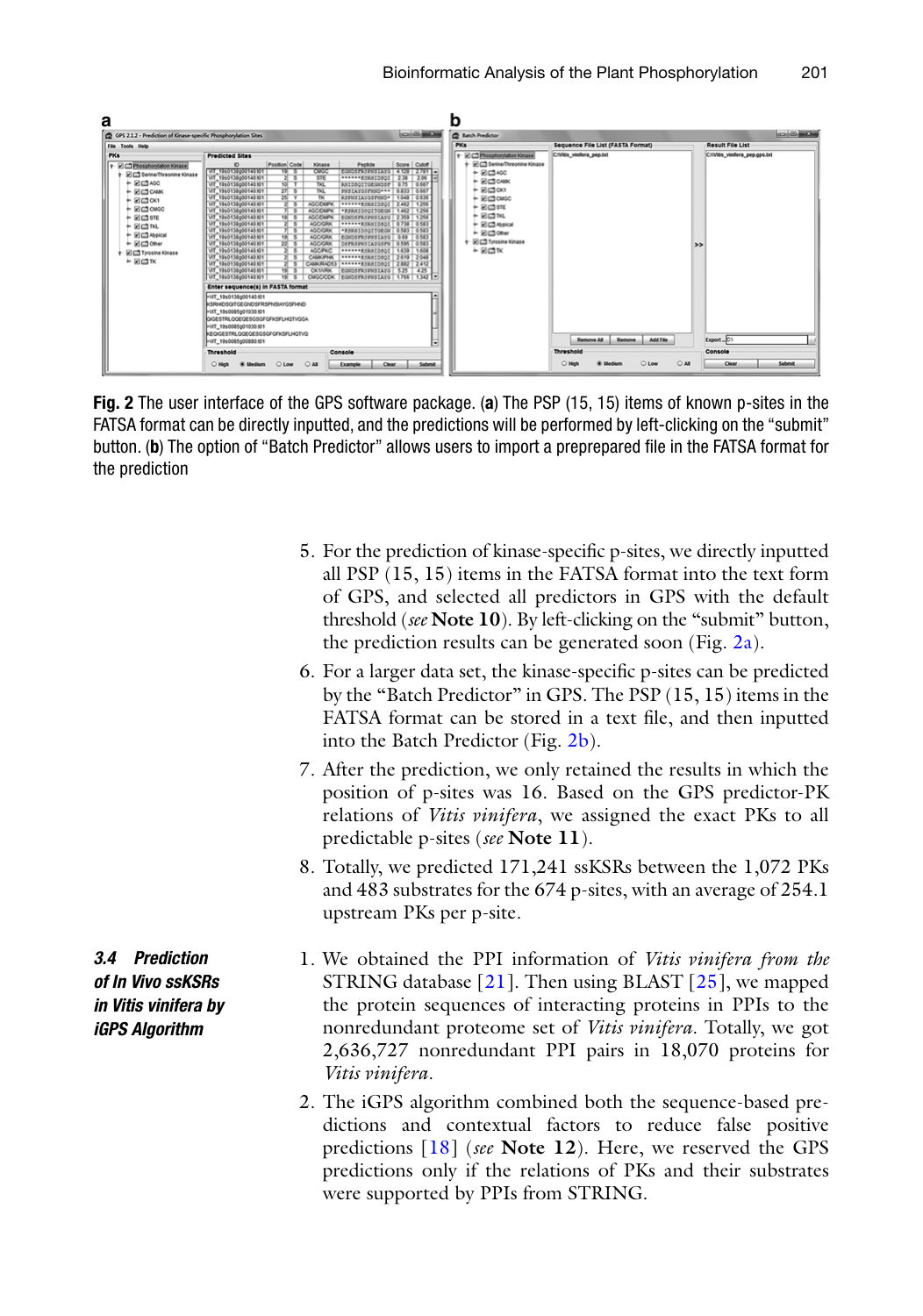

**Fig. 3** The directional KSPN of *Vitis vinifera* can be visualized by Cytoscape [26]. Multiple ssKSRs between a PK and a substrate was regarded as a single KSR [18]

- 3. By iGPS algorithm, we finally predicted 2,574 ssKSRs between 737 PKs and 110 substrates for the 129 p-sites, with an average of 20.0 regulatory PKs per p-site.
- 4. For the construction and visualization of kinase-substrate phosphorylation network (KSPN), we only counted multiple ssKSRs of a PK and a substrate as a single kinase–substrate relation (KSR). 6). In the KSPN, the nodes indicated PKs or substrates, while the edges represented KSRs. As previously described  $[18]$ , the KSPN is directional, and we defined two types of orientations including  $PK \rightarrow Substrate$  (a PK phosphorylates a substrate which is not a  $PK$ ),  $PK \rightarrow PK$  (a  $PK$  phosphorylates a PK). The final KSPN of *Vitis vinifera was visualized by* Cytoscape [ [26](#page-10-0)] and *contained 2,204 KSRs for 737 PKs and 110 substrates* (Fig. 3).

# **4 Notes**

- 1. If not specified, the default parameters were selected for all bioinformatics tools used in this chapter.
- 2. The HMM profiles for 139 PK families can be available at: [http://ekpd.biocuckoo.org/faq.php .](http://ekpd.biocuckoo.org/faq.php)
- 3. For a given protein sequence, the hmmsearch program  $[23]$ will compare it with each HMM profile by calculating a logodds likelihood score and an E-value. Because the E-value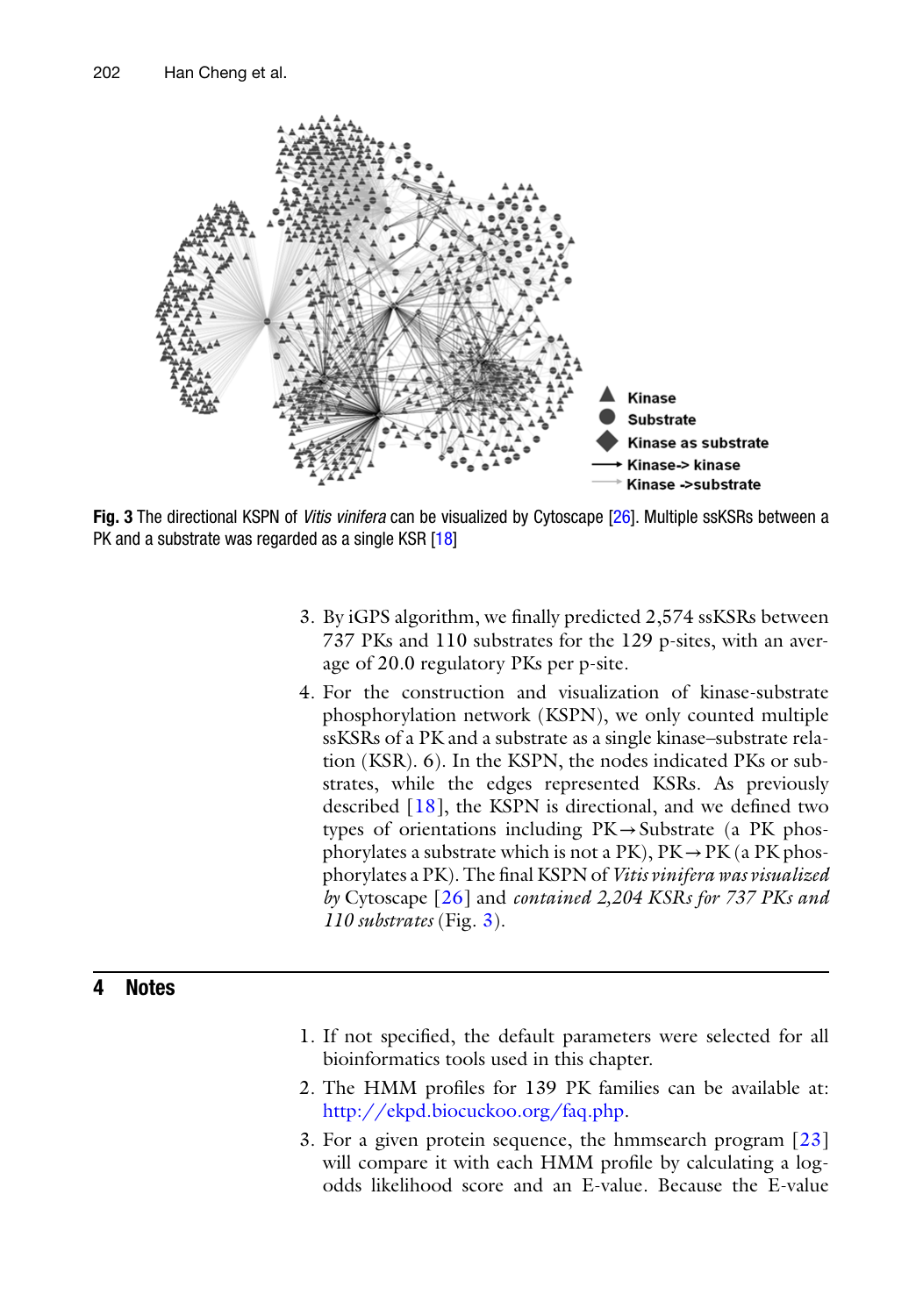depends on the size of inputted data set and will be not equal when different data sets are used, we choose a realistic constant value of the log-odds likelihood score as the threshold  $[10]$ .

- 4. Because the annotation quality of *Vitis vinifera* proteome is poor, we removed the protein sequences that had at least one "X" residue which indicates an unspecified amino acid.
- 5. By using the PK HMM profile of each family, we totally characterized 1,243 PKs in *Vitis vinifera*.
- 6. We adopted the computational approach of reciprocal best hit  $(RBH)$  [27], and used each member in PK families without HMM profiles to search in the proteome of *Vitis vinifera*. Then the sequence with the highest score was chosen to search in the corresponding proteome of the curated PK. If the selected PK was also the best hit, the predicted sequence was regarded as a PK and classified into the corresponding family. By this method, five additional PKs were identified.
- 7. For p-sites that locate in N-terminal or C-terminal of protein sequences, we complemented the phosphopeptides to PSP (15, 15) with "\*" characters if necessary.
- 8. The basic hypothesis for assigning GPS predictors to PK groups or families is that similar PKs classified in a same group or family would recognize similar SLMs of substrate modification.
- 9. The GPS 2.1.2 release was implemented in JAVA, and several installation packages were constructed to support three major Operating Systems including Windows, Mac and Linux/Unix. In this chapter, the file "GPS\_2.1.2\_windows\_20120913.exe" was downloaded.
- 10. In GPS, the threshold values were selected based on the false positive rates (FPRs), which were estimated from a randomly generated dataset containing 200,000 PSP  $(7, 7)$  peptides  $[14, 16]$ [15](#page-9-0)]. For serine/threonine PKs, the high, medium, and low thresholds were chosen with FPRs of 2, 6, and 10 %. For tyrosine PK, the high, medium, and low thresholds were selected with FPRs of 4, 9, and 15 %. The medium thresholds were adopted as the default parameters.
- 11. Because the real p-sites are only a small proportion of total S/T or Y residues in protein sequences, the authors don't recommend the ab initio prediction of kinase-specific p-sites directly from the primary sequences. Instead, the inclusion of experimentally identified p-sites and the prediction of potential PKs for these real p-sites will greatly reduce the false positive predictions.
- 12. It was widely adopted that SLMs around the p-sites provide primary specificity for PK recognition  $[14, 15]$  $[14, 15]$ ; however, a number of additional contextual factors, such co-localization,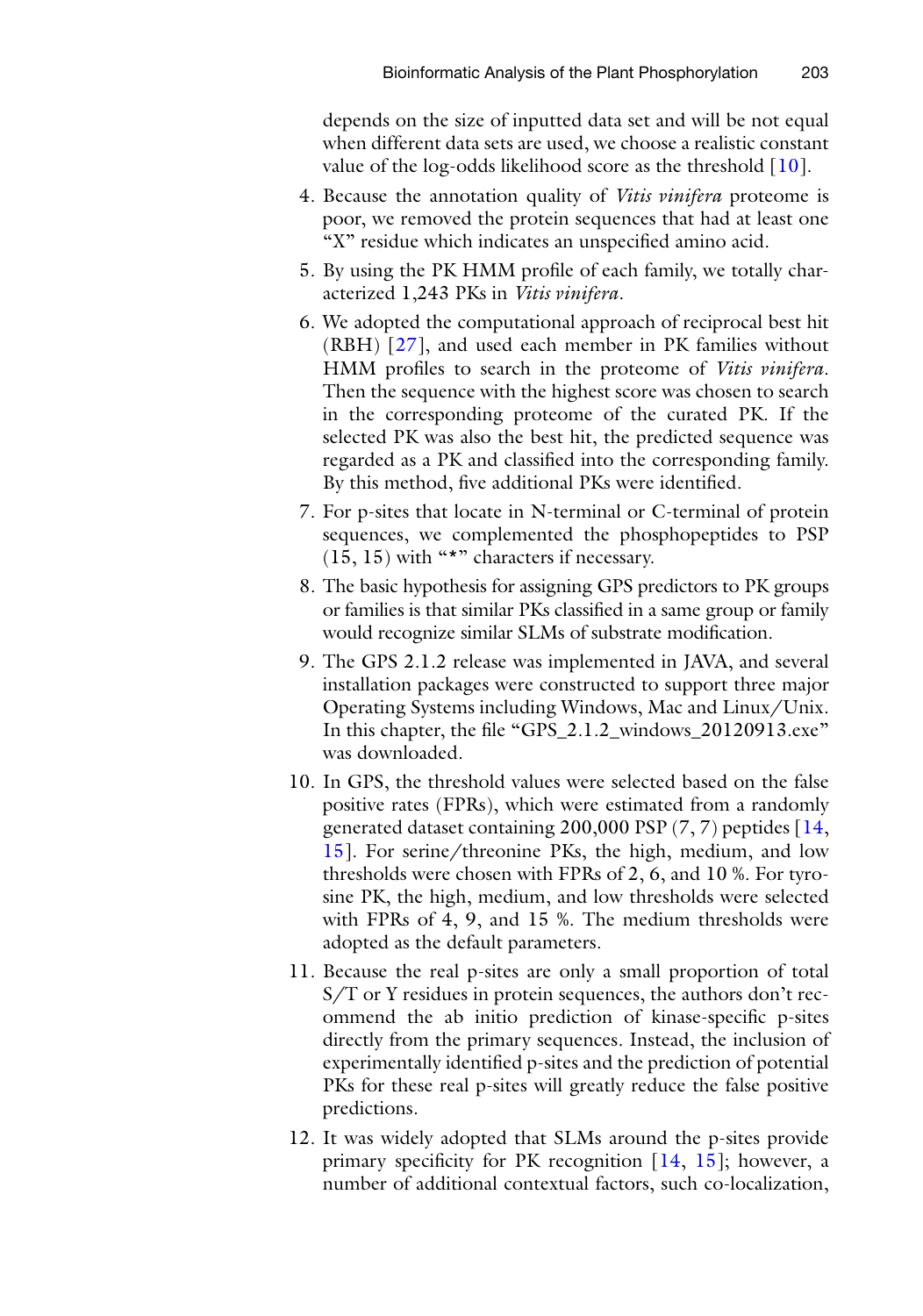coexpression, co-complex, and physical interaction of the PKs with their substrates, contribute additional modification specificity in vivo  $[17, 18]$  $[17, 18]$ . The PPI information was considered as a major contextual filter in iGPS algorithm.

#### <span id="page-9-0"></span> **Acknowledgement**

This work was supported by grants from the National Basic Research Program (973 project) (2013CB933900 and 2012CB910101), Natural Science Foundation of China (31171263, and 81272578), and International Science & Technology Cooperation Program of China (2014DFB30020).

#### **References**

- 1. Olsen JV, Blagoev B, Gnad F, Macek B, Kumar C, Mortensen P, Mann M (2006) Global, in vivo, and site-specific phosphorylation dynamics in signaling networks. Cell 127(3):635–648. doi: [10.1016/j.cell.2006.09.026](http://dx.doi.org/10.1016/j.cell.2006.09.026)
- 2. Meng X, Xu J, He Y, Yang KY, Mordorski B, Liu Y, Zhang S (2013) Phosphorylation of an ERF transcription factor by Arabidopsis MPK3/ MPK6 regulates plant defense gene induction and fungal resistance. Plant Cell 25(3):1126– 1142. doi[: 10.1105/tpc.112.109074](http://dx.doi.org/10.1105/tpc.112.109074)
- 3. De Verdier CH (1952) Isolation of phosphothreonine from bovine casein. Nature 170(4332):804–805
- 4. Levene PA, Alsberg CL (1906) The cleavage products of vitellin. J Biol Chem 2:127–133
- 5. Lipmann FA, Levene PA (1932) Prokaryotic elongation factor Tu is phosphorylated *in vivo*. J Biol Chem 98:109–114
- 6. Sutherland EW Jr, Wosilait WD (1955) Inactivation and activation of liver phosphorylase. Nature 175(4447):169–170
- 7. Fischer EH, Krebs EG (1955) Conversion of phosphorylase b to phosphorylase a in muscle extracts. J Biol Chem 216(1):121–132
- 8. Hanks SK, Hunter T (1995) Protein kinases 6. The eukaryotic protein kinase superfamily: kinase (catalytic) domain structure and classification. FASEB Journal 9(8):576–596
- 9. Manning G, Whyte DB, Martinez R, Hunter T, Sudarsanam S (2002) The protein kinase complement of the human genome. Science 298(5600):1912–1934. doi: [10.1126/](http://dx.doi.org/10.1126/science.1075762) [science.1075762](http://dx.doi.org/10.1126/science.1075762)
- 10. Wang Y, Liu Z, Cheng H, Gao T, Pan Z, Yang Q, Guo A, Xue Y (2014) EKPD: a hierarchical database of eukaryotic protein kinases and

protein phosphatases. Nucleic Acids Res 42(1):D496–D502. doi[: 10.1093/nar/gkt1121](http://dx.doi.org/10.1093/nar/gkt1121) 

- 11. Nuhse TS, Stensballe A, Jensen ON, Peck SC (2003) Large-scale analysis of in vivo phosphorylated membrane proteins by immobilized metal ion affinity chromatography and mass spectrometry. Mol Cell Proteomics 2(11):1234–1243. doi[: 10.1074/mcp.T300006-MCP200](http://dx.doi.org/10.1074/mcp.T300006-MCP200)
- 12. Zhou FF, Xue Y, Chen GL, Yao X (2004) GPS: a novel group-based phosphorylation predicting and scoring method. Biochem Biophys Res Commun 325(4):1443-1448. doi:10.1016/j. [bbrc.2004.11.001](http://dx.doi.org/10.1016/j.bbrc.2004.11.001)
- 13. Xue Y, Zhou F, Zhu M, Ahmed K, Chen G, Yao X (2005) GPS: a comprehensive www server for phosphorylation sites prediction. Nucleic Acids Res 33(Web Server issue):W184– W187. doi[: 10.1093/nar/gki393](http://dx.doi.org/10.1093/nar/gki393)
- 14. Xue Y, Ren J, Gao X, Jin C, Wen L, Yao X (2008) GPS 2.0, a tool to predict kinasespecific phosphorylation sites in hierarchy. Mol Cell Proteomics 7(9):1598–1608. doi: [10.1074/mcp.M700574-MCP200](http://dx.doi.org/10.1074/mcp.M700574-MCP200)
- 15. Xue Y, Liu Z, Cao J, Ma Q, Gao X, Wang Q, Jin C, Zhou Y, Wen L, Ren J (2011) GPS 2.1: enhanced prediction of kinase-specific phosphorylation sites with an algorithm of motif length selection. Protein Eng Des Se 24(3):255– 260. doi[: 10.1093/protein/gzq094](http://dx.doi.org/10.1093/protein/gzq094)
- 16. Yu Xue ZL, Jun Cao, Jian Ren (2011) Computational prediction of post-translational modification sites in proteins. Systems and computational biology—molecular and cellular experimental systems, Ning-Sun Yang (Ed), ISBN: 978-953-307-280-7, InTech, DOI:105772/18559
- 17. Linding R, Jensen LJ, Pasculescu A, Olhovsky M, Colwill K, Bork P, Yaffe MB, Pawson T